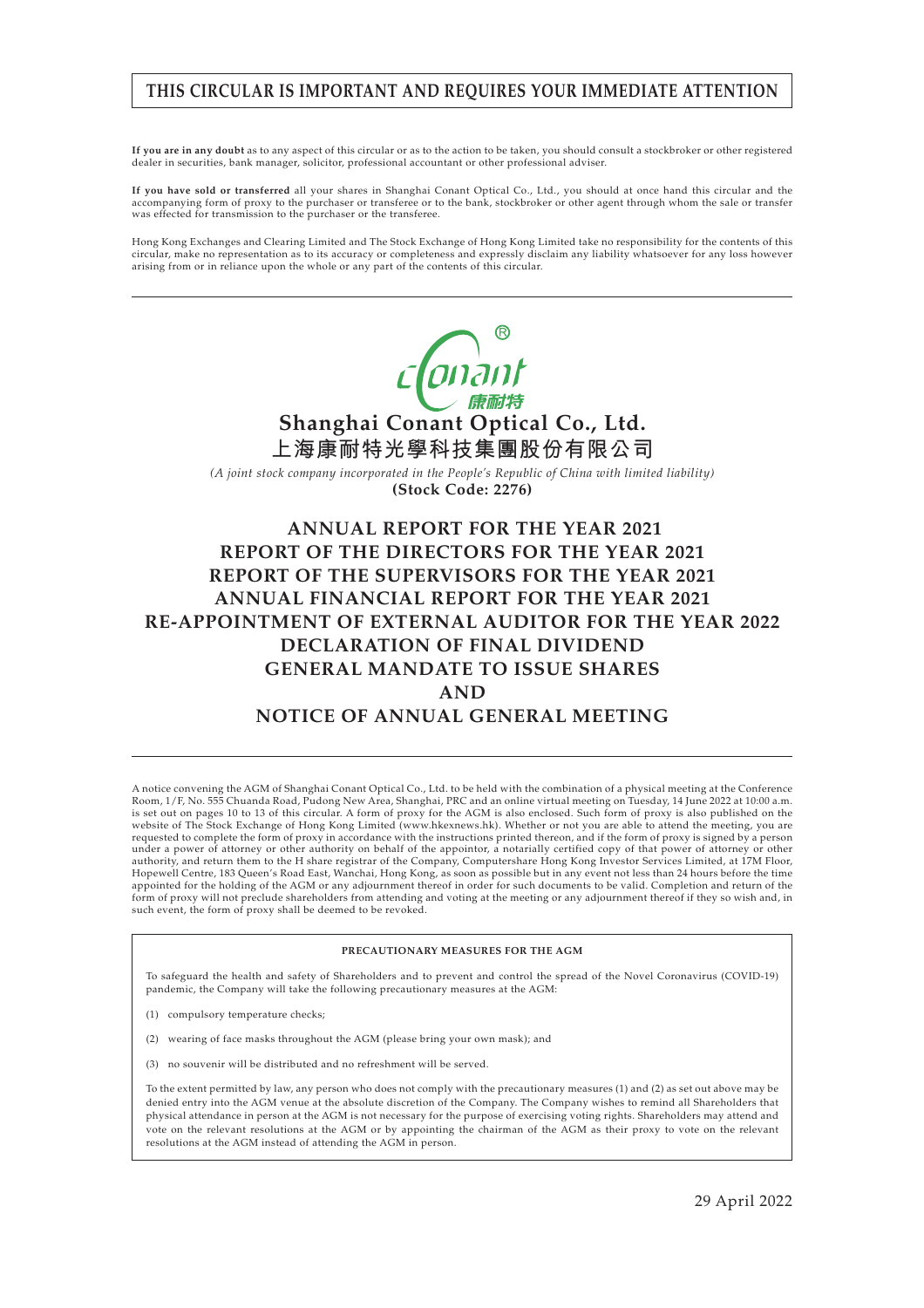## **CONTENTS**

## *Pages*

| <b>PRECAUTIONARY MEASURES FOR THE ANNUAL GENERAL MEETING</b><br>$\mathbf{1}$              |              |  |
|-------------------------------------------------------------------------------------------|--------------|--|
|                                                                                           | 3            |  |
| <b>LETTER FROM THE BOARD</b>                                                              |              |  |
| INTRODUCTION                                                                              | 5            |  |
| ANNUAL REPORT FOR THE YEAR 2021 $\ldots \ldots \ldots \ldots \ldots \ldots \ldots \ldots$ | 6            |  |
| REPORT OF THE DIRECTORS FOR THE YEAR 2021                                                 | 6            |  |
| REPORT OF THE SUPERVISORS FOR THE YEAR 2021                                               | 6            |  |
| ANNUAL FINANCIAL REPORT FOR THE YEAR 2021                                                 | 6            |  |
| RE-APPOINTMENT OF EXTERNAL AUDITOR FOR THE YEAR 2022                                      | 6            |  |
| DECLARATION OF FINAL DIVIDEND                                                             | 6            |  |
| GENERAL MANDATE TO ISSUE SHARES                                                           | 7            |  |
|                                                                                           | 8            |  |
|                                                                                           | 8            |  |
|                                                                                           | $\mathbf Q$  |  |
|                                                                                           | $\mathbf{Q}$ |  |
| NOTICE OF ANNUAL GENERAL MEETING                                                          | 10           |  |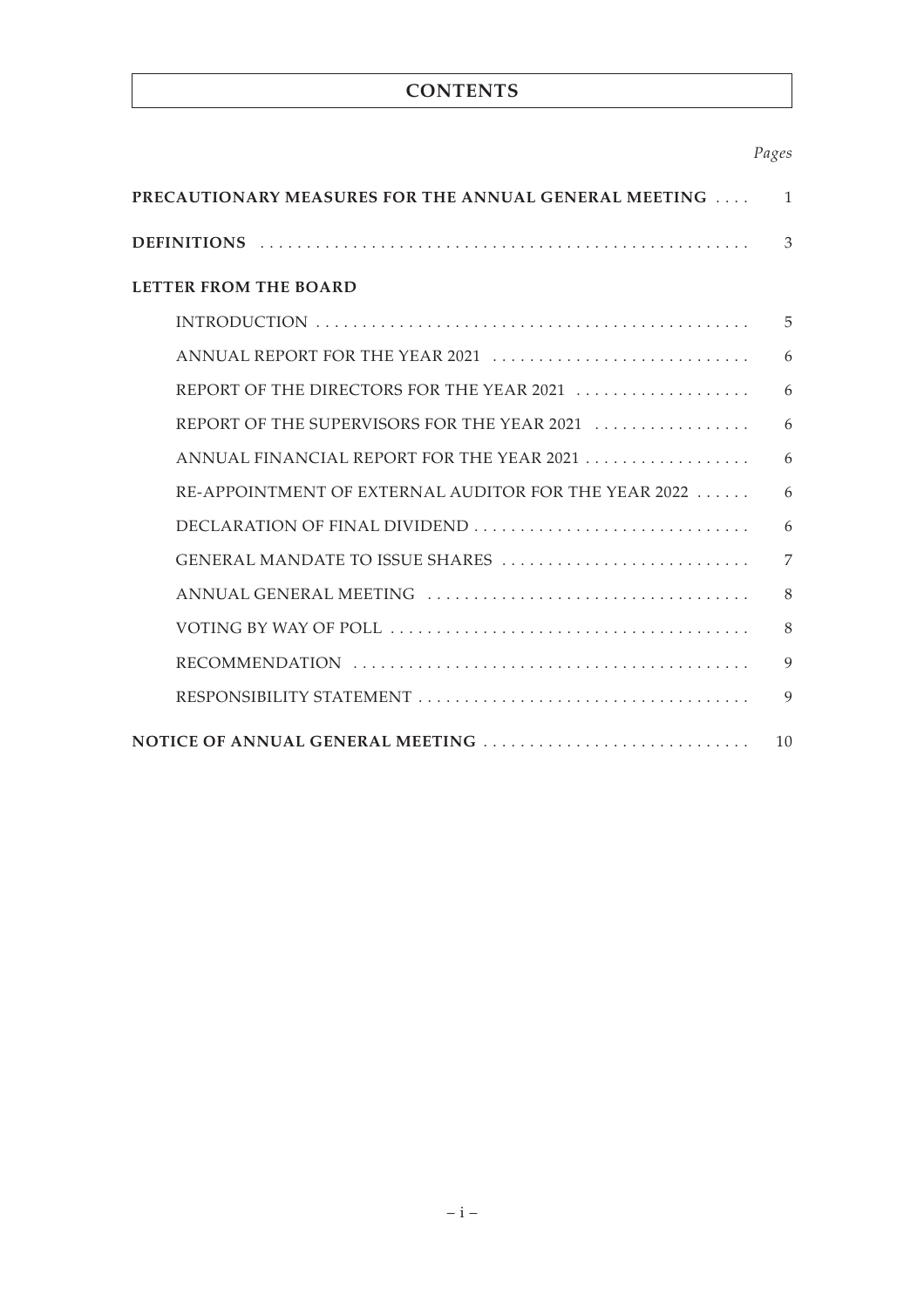## **PRECAUTIONARY MEASURES FOR THE ANNUAL GENERAL MEETING**

Having considered the influence of the Novel Coronavirus (COVID-19) pandemic and the guidelines and requirements for the control of its spread, the following precautionary measures will be taken at the physical meeting of the AGM by the Company to ensure the safety of Shareholders and other attendees:

- (i) compulsory body temperature checks will be conducted on every attendee at the entrance of the venue of the AGM. Any person with a body temperature of over 37.3 degrees Celsius will be denied entry into the venue of the AGM;
- (ii) all attendees shall bring and wear their own face masks inside the venue of the AGM at all times, and to maintain an appropriate distance between seats; and
- (iii) no souvenirs will be distributed and no refreshments will be served at the AGM.

The attendees shall comply with the rules and requirements of epidemic prevention and control in Shanghai. To the extent permitted by law, any person who does not comply with the precautionary measures (i) to (ii) as set out above and other measures of epidemic prevention and control may be denied entry into the venue of the AGM at the absolute discretion of the Company in order to ensure the safety of the attendees at the AGM.

In the interest of stakeholders' health and safety, the Company reminds all Shareholders that physical attendance at the AGM is not necessary for the purpose of exercising voting rights. Shareholders, particularly those who are subject to quarantine, are recommended to attend and vote by using a form of proxy with voting instructions inserted to appoint the chairman of the AGM as their proxy to vote on the relevant resolutions at the AGM instead of attending the AGM in person. The form of proxy is enclosed to this circular for Shareholders who opt to receive physical circulars. Alternatively, the form of proxy can be downloaded from the designated website of the Stock Exchange (www.hkexnews.hk) and the "Investor Relations – Announcements" section of the website of the Company (www.conantoptical.com.cn). If you are not a registered Shareholder (if your Shares are held via banks, brokers, custodians or the Hong Kong Securities Clearing Company Limited), you should consult directly with your banks or brokers or custodians (as the case may be) to assist you with the appointment of proxy.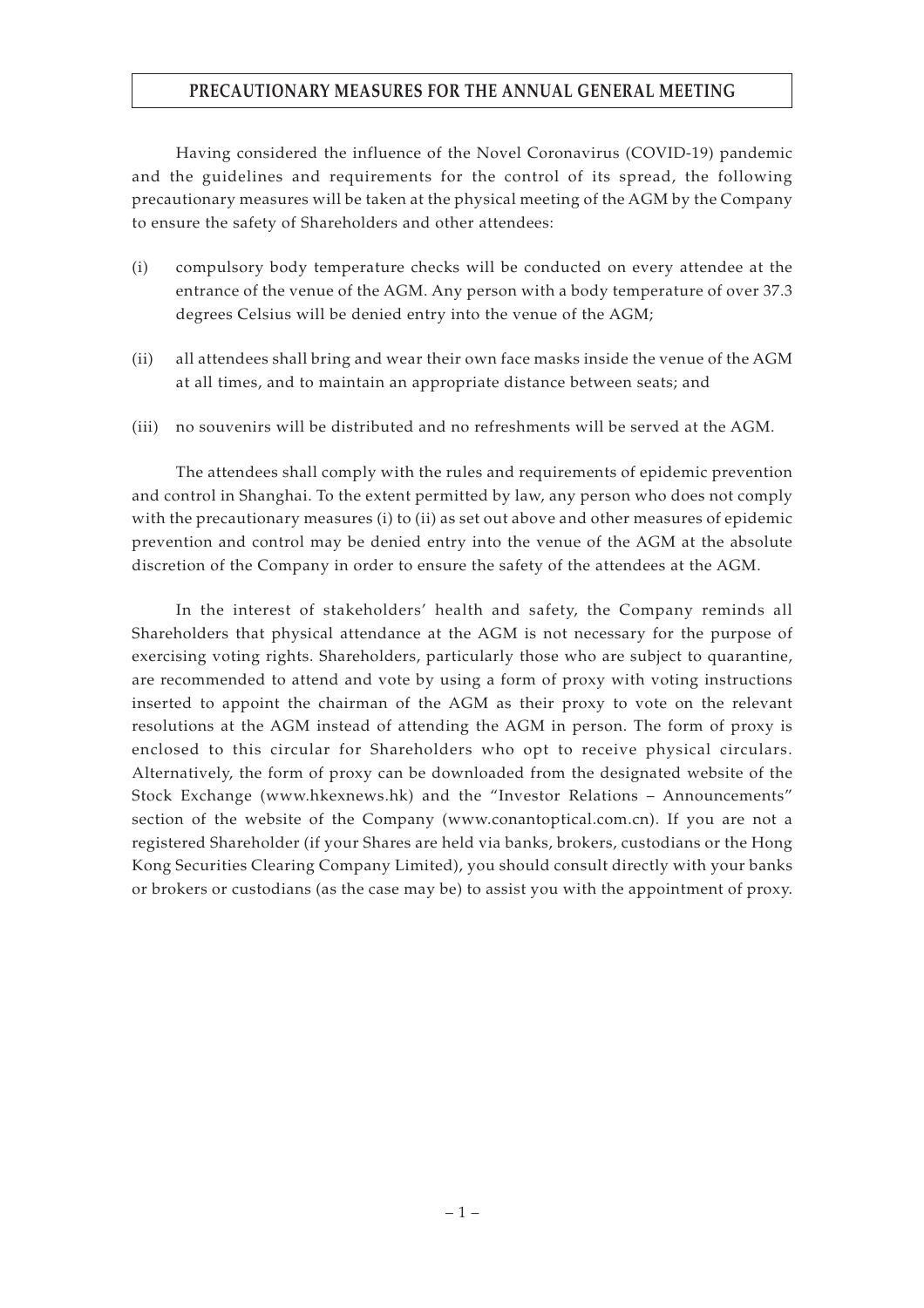## **PRECAUTIONARY MEASURES FOR THE ANNUAL GENERAL MEETING**

Shareholders are recommended by the Company that physical attendance at the AGM is not necessary. If Shareholders have any questions about the relevant resolutions, or about the Company or any matters for communication with the Board, they are welcome to contact the Company as follows:

Tel: +86 021 5859 8866

Email: sales@conantoptical.com

If Shareholders have any questions relating to the AGM, please contact Computershare Hong Kong Investor Services Limited, the H share registrar of the Company, as follows:

Address: 17M Floor, Hopewell Centre, 183 Queen's Road East Wanchai, Hong Kong

Website: www.computershare.com/hk/contact

Tel: 2862 8555

Fax: 2865 0990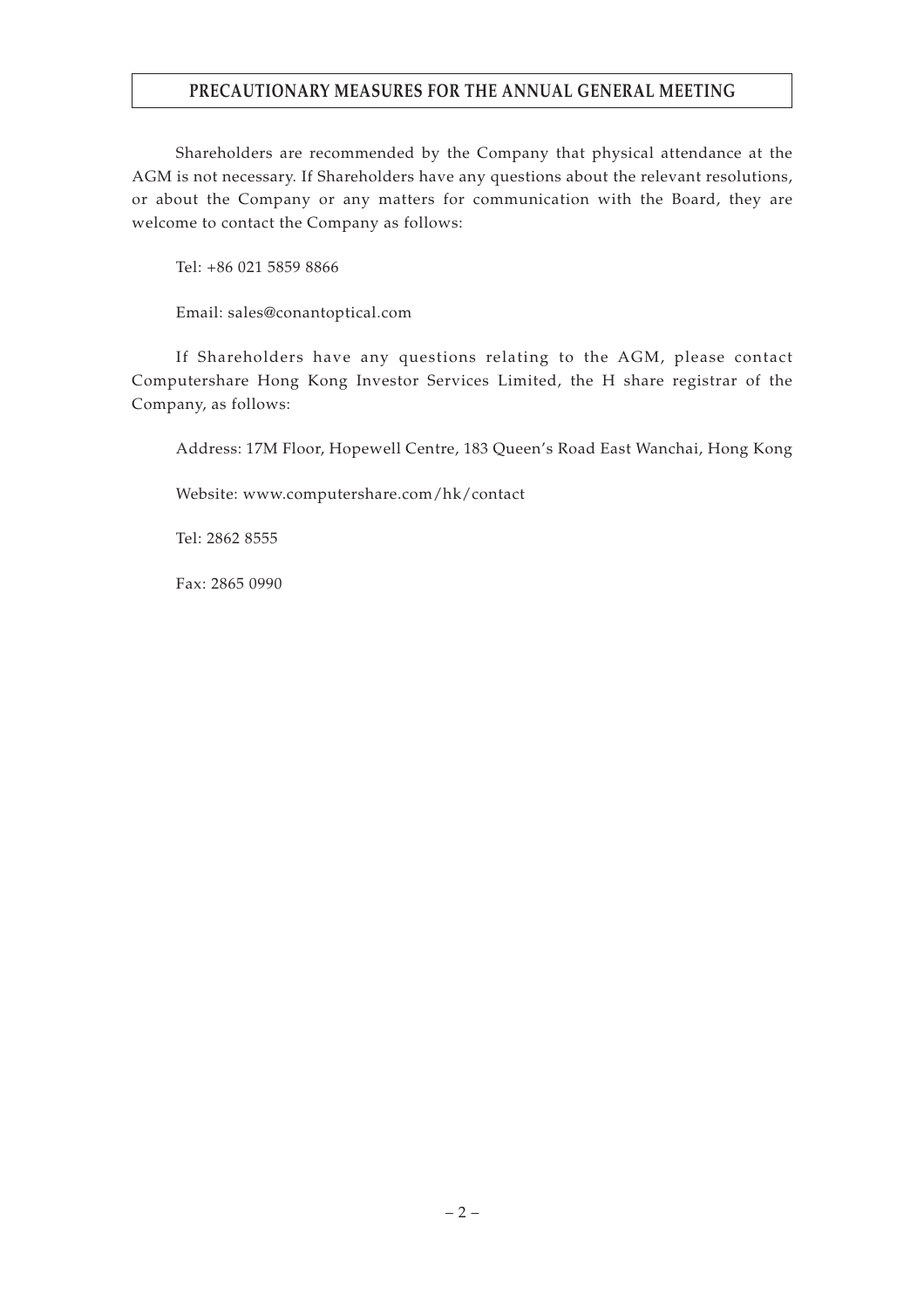*In this circular, unless the context otherwise requires, the following expressions shall have the following meanings:*

| "AGM"                                | the annual general meeting of the Company to be held<br>with the combination of a physical meeting at the<br>Conference Room, 1/F, No. 555 Chuanda Road,<br>Pudong New Area, Shanghai, PRC and an online<br>virtual meeting on Tuesday, 14 June 2022 at 10:00 a.m.<br>or any adjournment thereof, the notice of which is set<br>out on pages 10 to 13 of this circular |
|--------------------------------------|------------------------------------------------------------------------------------------------------------------------------------------------------------------------------------------------------------------------------------------------------------------------------------------------------------------------------------------------------------------------|
| "Articles of Association"            | the articles of association of the Company, as<br>amended from time to time                                                                                                                                                                                                                                                                                            |
| "Board"                              | the board of Directors of the Company                                                                                                                                                                                                                                                                                                                                  |
| "Company"                            | Shanghai Conant Optical Co., Ltd. (上海康耐特光學科<br>技集團股份有限公司), a joint stock company<br>incorporated in the PRC with limited liability, the<br>shares of which are listed on the Main Board of the<br>Stock Exchange (stock code: 2276)                                                                                                                                    |
| "Director(s)"                        | director(s) of the Company                                                                                                                                                                                                                                                                                                                                             |
| "General Mandate to Issue<br>Shares" | a general mandate to be granted to the Board to allot,<br>issue and deal with additional Shares which is not<br>more than 20% of the number of existing issued<br>Shares on the date of the pass of relevant resolution,<br>details of which are set out in the notice of the AGM                                                                                      |
| "Group"                              | the Company and its subsidiaries                                                                                                                                                                                                                                                                                                                                       |
| "H Share(s)" or "Share(s)"           | overseas listed foreign Share(s) in the share capital of<br>the Company with a nominal value of RMB1.00 each,<br>which are listed on the Main Board of the Stock<br>Exchange and subscribed for and traded in Hong<br>Kong dollars                                                                                                                                     |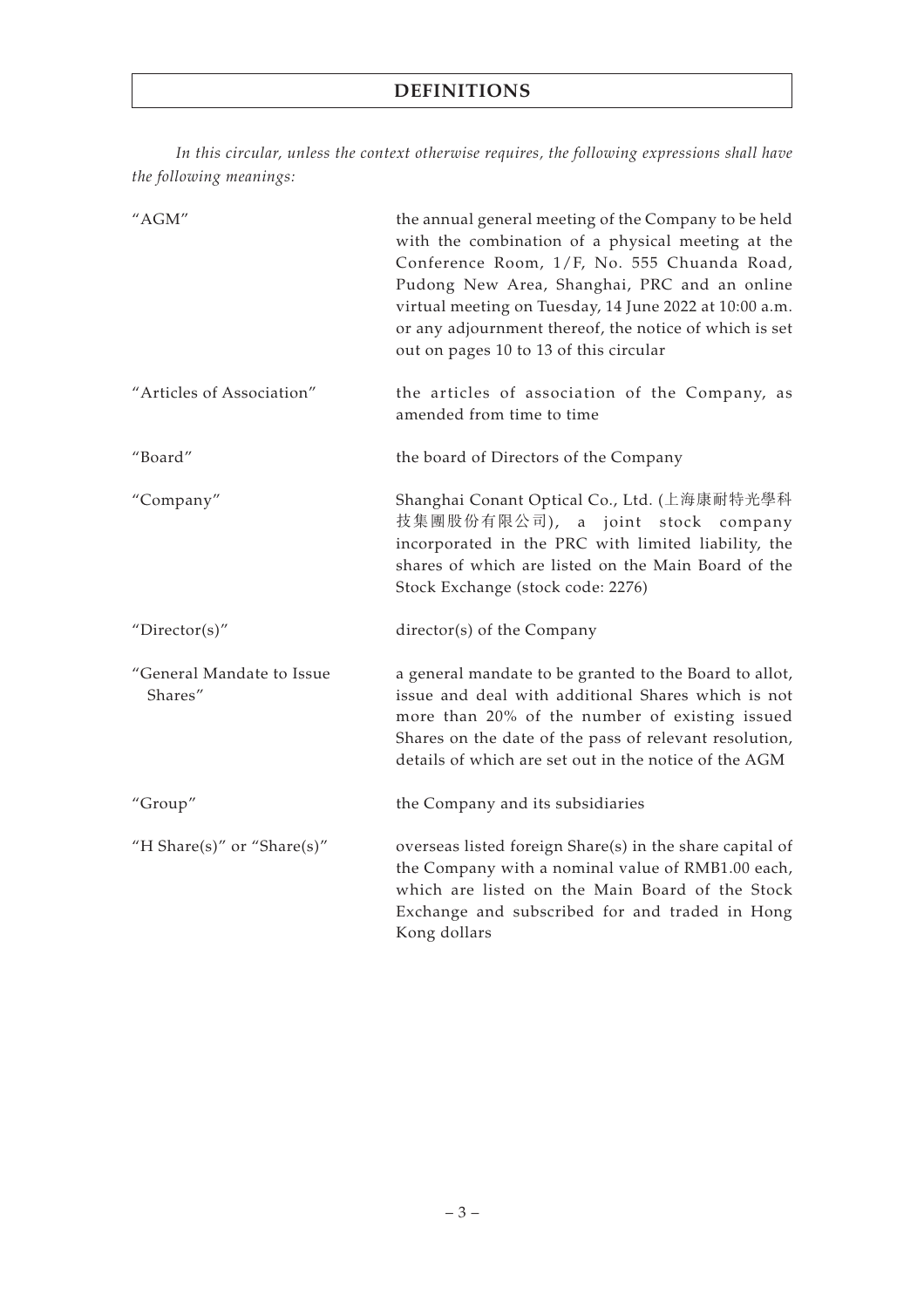## **DEFINITIONS**

| "HK\$" or "HK dollars"                                                       | Hong Kong dollars, the lawful currency of Hong<br>Kong                                                                                                              |
|------------------------------------------------------------------------------|---------------------------------------------------------------------------------------------------------------------------------------------------------------------|
| "Hong Kong" or "HK"                                                          | the Hong Kong Special Administrative Region of the<br><b>PRC</b>                                                                                                    |
| "Latest Practicable Date"                                                    | 22 April 2022, being the latest practicable date prior to<br>the printing of this circular for ascertaining certain<br>information contained herein                 |
| "Listing Rules"                                                              | the Rules Governing the Listing of Securities on The<br>Stock Exchange of Hong Kong Limited, as amended,<br>supplemented or otherwise modified from time to<br>time |
| "PRC" or "China"                                                             | the People's Republic of China, and for the purpose of<br>this circular, excludes Hong Kong, the Macau Special<br>Administrative Region of the PRC and Taiwan       |
| "RMB" or "Renminbi"                                                          | Renminbi, the lawful currency of the PRC                                                                                                                            |
| "Shareholder(s)"                                                             | holder(s) of the Share(s)                                                                                                                                           |
| "Stock Exchange"                                                             | The Stock Exchange of Hong Kong Limited                                                                                                                             |
| "Supervisor(s)"                                                              | the supervisor(s) of our Company, member(s) of the<br><b>Supervisory Committee</b>                                                                                  |
| "Supervisory Committee"                                                      | the supervisory committee of the Company                                                                                                                            |
| $^{\prime\prime}$ ( $^{\prime\prime}$ ) <sup><math>\prime\prime</math></sup> | per cent                                                                                                                                                            |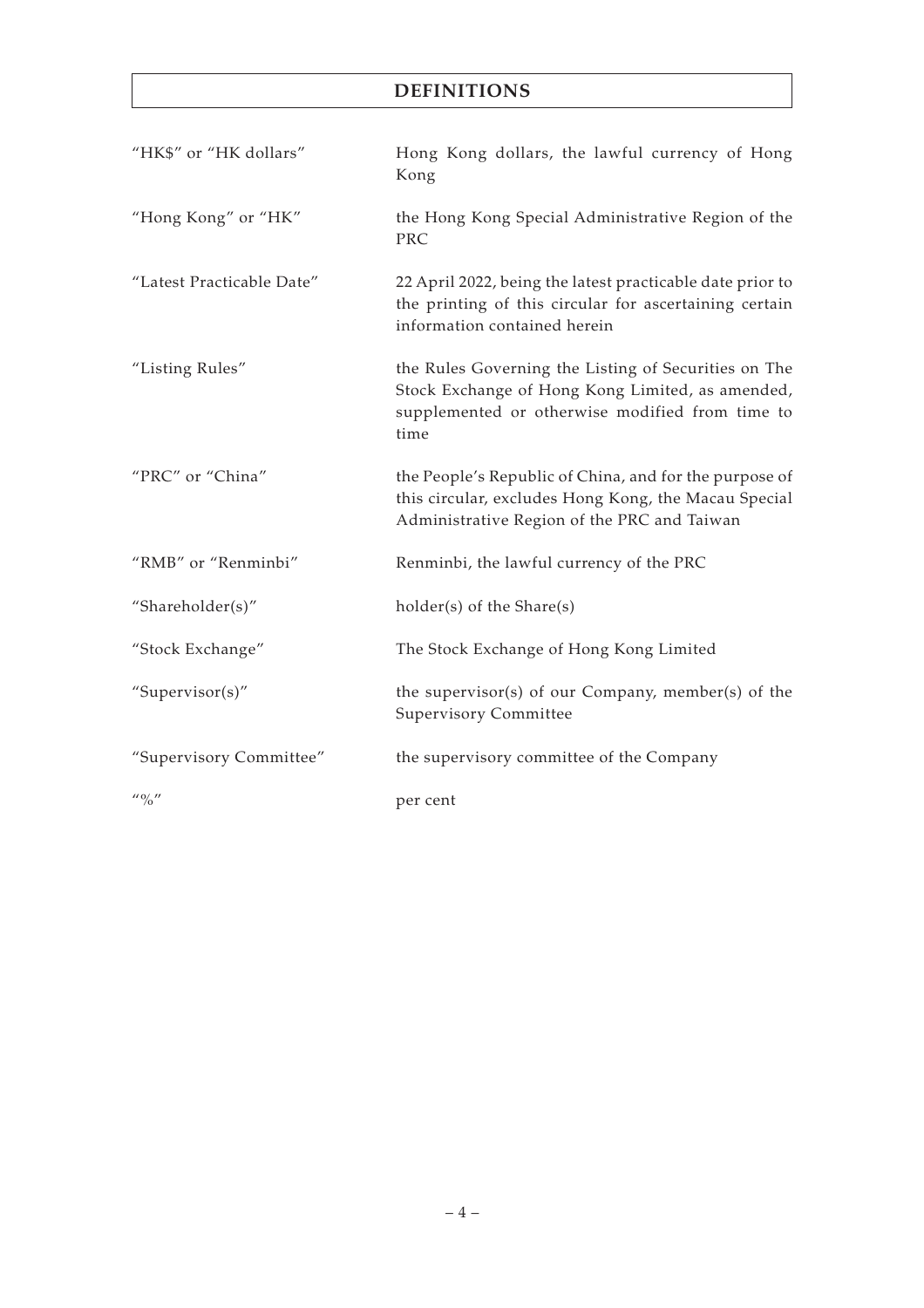

**Shanghai Conant Optical Co., Ltd. 上海康耐特光學科技集團股份有限公司**

*(A joint stock company incorporated in the People's Republic of China with limited liability)* **(Stock Code: 2276)**

*Executive Directors:* Mr. Fei Zhengxiang Mr. Zheng Yuhong Mr. Xia Guoping Mr. Chen Junhua

*Non-executive Director:* Dr. Takamatsu Ken

*Independent Non-executive Directors:* Dr. Xiao Fei Mr. Chen Yi Mr. Jin Yiting

*Registered Office and Head Office:* 1st Floor, Building 36, No. 1–42 Lane 83, Hongxiang North Road Lin-gang Special Area China (Shanghai) Pilot Free Trade Zone China

*Principal Place of Business in Hong Kong:* 40th Floor, Dah Sing Financial Centre No. 248 Queen's Road East Wanchai Hong Kong

29 April 2022

*To the Shareholders*

Dear Sir or Madam,

## **ANNUAL REPORT FOR THE YEAR 2021 REPORT OF THE DIRECTORS FOR THE YEAR 2021 REPORT OF THE SUPERVISORS FOR THE YEAR 2021 ANNUAL FINANCIAL REPORT FOR THE YEAR 2021 RE-APPOINTMENT OF EXTERNAL AUDITOR FOR THE YEAR 2022 DECLARATION OF FINAL DIVIDEND GENERAL MANDATE TO ISSUE SHARES AND NOTICE OF ANNUAL GENERAL MEETING**

#### **1. INTRODUCTION**

The purpose of this circular is to give you with information about, among other matters, (i) the annual report for the year 2021; (ii) the report of the directors for the year 2021; (iii) the report of the supervisors for the year 2021; (iv) the annual financial report for the year 2021; (v) the re-appointment of external auditor for the year 2022; (vi) the declaration of final dividend; and (vii) the General Mandate to Issue Shares, to allow you to make an informed decision on voting in respect of the resolutions to be proposed at the AGM.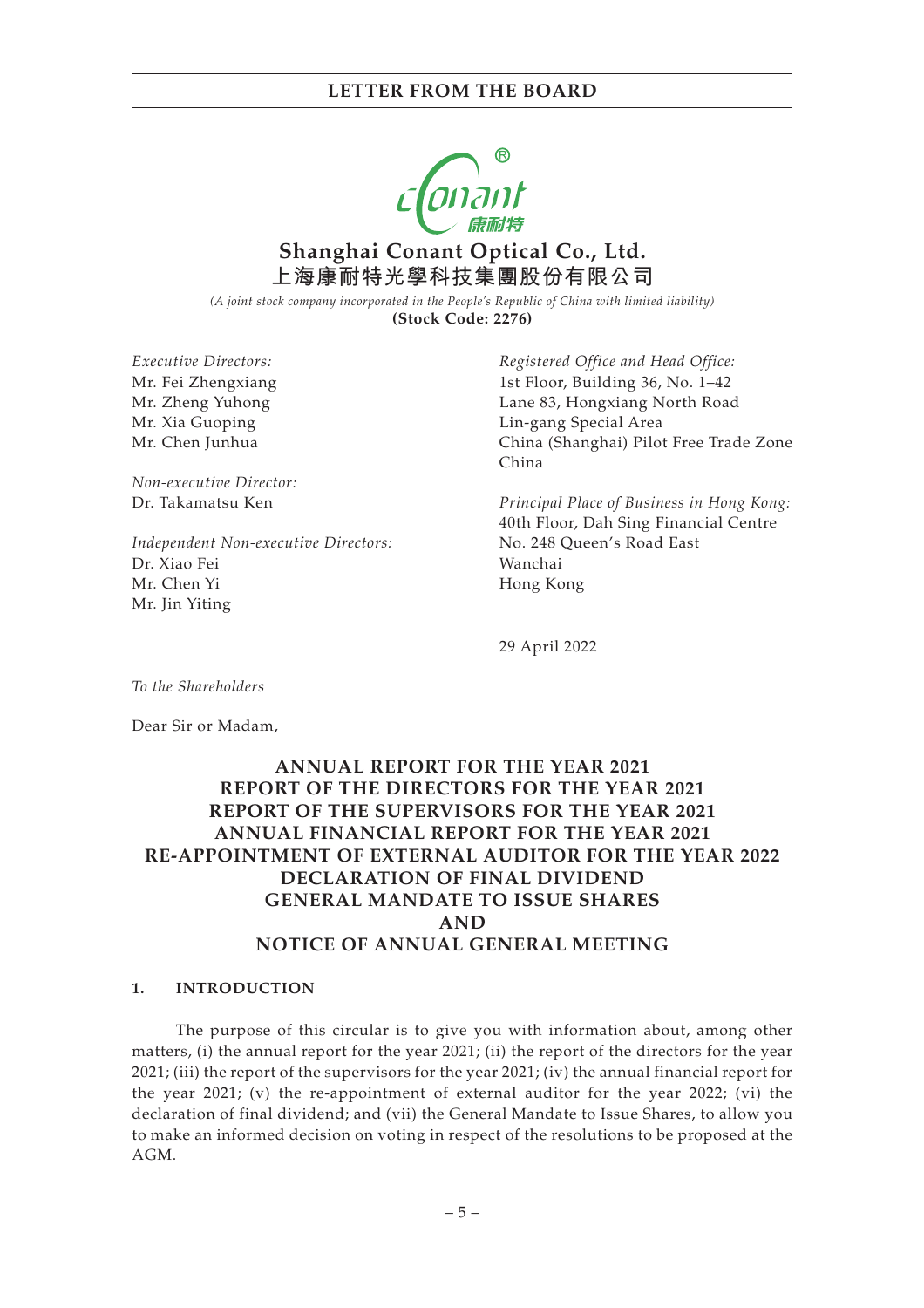### **2. ANNUAL REPORT FOR THE YEAR 2021**

An ordinary resolution will be proposed at the AGM to approve the annual report of the Company for the year ended 31 December 2021 (the "**2021 Annual Report**"). Please refer to the 2021 Annual Report which was published on both the websites of the Stock Exchange and the Company on 28 April 2022.

### **3. REPORT OF THE DIRECTORS FOR THE YEAR 2021**

An ordinary resolution will be proposed at the AGM to approve the report of the Directors for the year ended 31 December 2021. The full text of the report of the Directors for the year ended 31 December 2021 is set out in the 2021 Annual Report, which was published on both the websites of the Stock Exchange and the Company on 28 April 2022.

### **4. REPORT OF THE SUPERVISORS FOR THE YEAR 2021**

An ordinary resolution will be proposed at the AGM to approve the report of the Supervisors for the year ended 31 December 2021. The full text of the report of the Supervisors for the year ended 31 December 2021 is set out in the 2021 Annual Report, which was published on both the websites of the Stock Exchange and the Company on 28 April 2022.

### **5. ANNUAL FINANCIAL REPORT FOR THE YEAR 2021**

An ordinary resolution will be proposed at the AGM to approve the consolidated financial statements of the Group and the report of the auditor of the Company for the year ended 31 December 2021. The full text of the consolidated financial statements of the Group and the report of the auditor of the Company for the year ended 31 December 2021 is set out in the 2021 Annual Report, which was published on both the websites of the Stock Exchange and the Company on 28 April 2022.

### **6. RE-APPOINTMENT OF EXTERNAL AUDITOR FOR THE YEAR 2022**

An ordinary resolution will be proposed at the AGM to approve the re-appointment of Ernst & Young as the Company's auditor for a term until the conclusion of the next annual general meeting of the Company and the authorization to the Board to determine the auditor's remuneration.

### **7. DECLARATION OF FINAL DIVIDEND**

The Board recommended the payment of a final dividend of RMB0.085 per Share (tax inclusive) for the year ended 31 December 2021, which is subject the approval by the Shareholders at the AGM.

The final dividend, if approved by the Shareholders at the AGM, will be paid on or around Friday, 12 August 2022 to the Shareholders whose names appear on the register of members of the Company on Friday, 24 June 2022.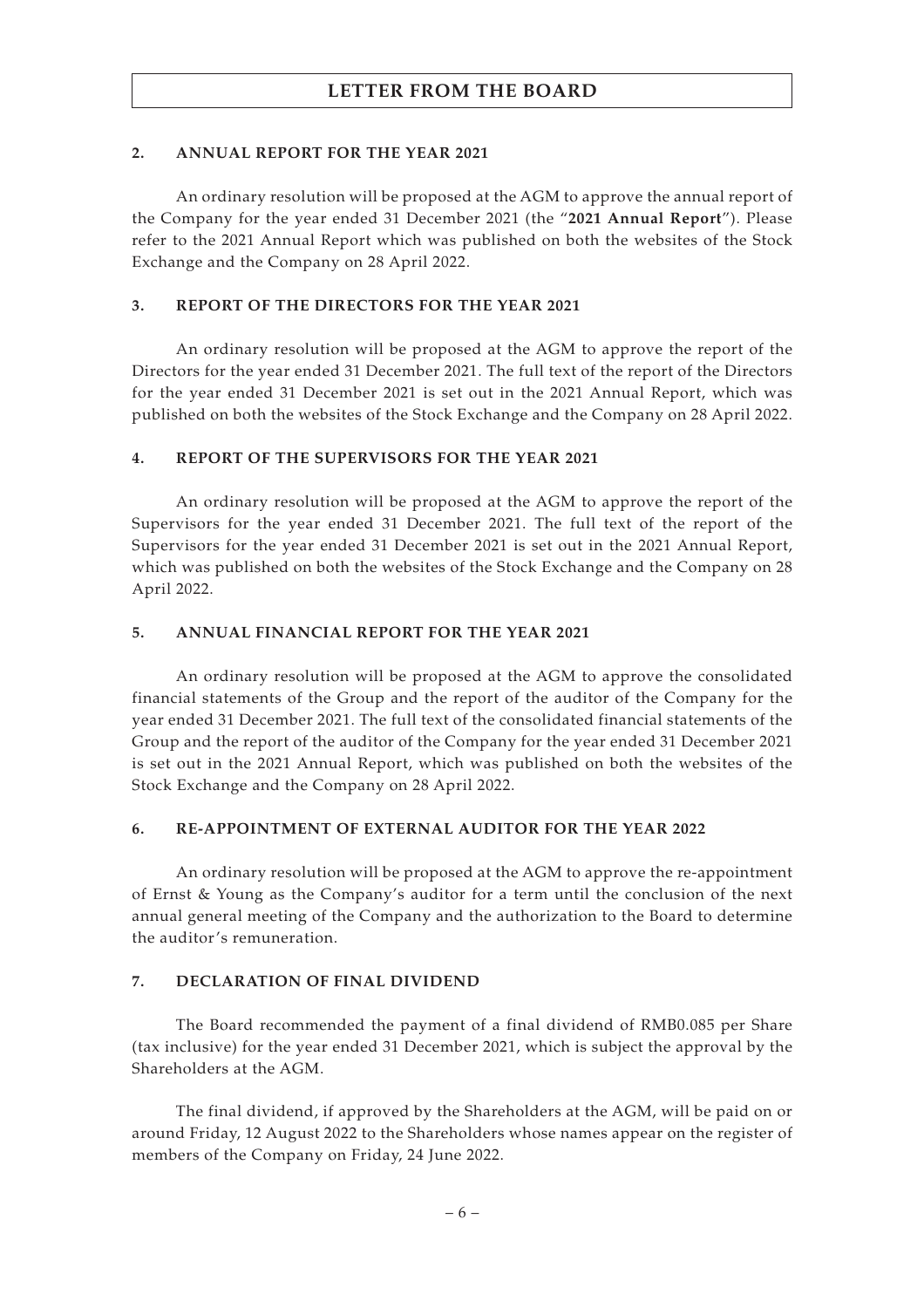The register of members of the Company will be closed from Monday, 20 June 2022 to Friday, 24 June 2022 (both days inclusive), during which period no transfer of Shares can be registered. In order to qualify for the payment of final dividend, all transfers documents accompanied by the relevant share certificates must be lodged with the Company's H share registrar in Hong Kong, Computershare Hong Kong Investor Services Limited, at Shops 1712-1716, 17th Floor, Hopewell Centre, 183 Queen's Road East, Wanchai, Hong Kong not later than 4:30 p.m. on Friday, 17 June 2022.

Relevant resolution will be proposed at the AGM for Shareholders' consideration and approval as an ordinary resolution.

#### **8. GENERAL MANDATE TO ISSUE SHARES**

In order to ensure greater flexibility and give discretion to the Directors in the event that it becomes desirable for the Company to issue new Shares, pursuant to the Listing Rules, approval is to be sought from the Shareholders for obtaining the General Mandate to Issue Shares to the Board to exercise the powers of the Company to allot, issue and deal with additional Shares which is not more than 20% of the number of the existing issued Shares at the date of the passing of the relevant resolution. As at the Latest Practicable Date, the Company had issued 426,600,000 Shares. Therefore, subject to the passing of the above special resolution and on the basis that no further Shares are issued after the Latest Practicable Date and up to the date of the AGM, a maximum of 85,320,000 Shares (representing 20% of the existing Shares) can be allotted, issued and/or dealt with by the Board pursuant to the general mandate to be granted by the Shareholders.

It is proposed at the AGM to authorize the Board to deal with matters relating to the change in the registered capital of the Company to reflect the number of Shares to be issued by the Company pursuant to this resolution, to make such appropriate and necessary amendments to the provisions of the Articles of Association relating to the shareholding structure and the registered capital (if applicable) after the issuance of Shares as they think fit and necessary, to fulfil relevant approval, registration and filing procedures pursuant to domestic and foreign legal requirements and to take any other action and complete any formality required to effect the issuance of Shares pursuant to this resolution.

The General Mandate to Issue Shares will expire upon the earliest of: (i) the conclusion of the next annual general meeting following the passing of this resolution; (ii) the date of expiration of 12 months from the date of passing of the relevant resolution at the AGM; or (iii) the date on which the authority is revoked or varied by a special resolution of Shareholders at a general meeting.

As at the Latest Practicable Date, the Directors had no immediate plans to issue any new Shares pursuant to the General Mandate to Issue Shares.

Relevant resolution will be proposed at the AGM for Shareholders' consideration and approval as a special resolution.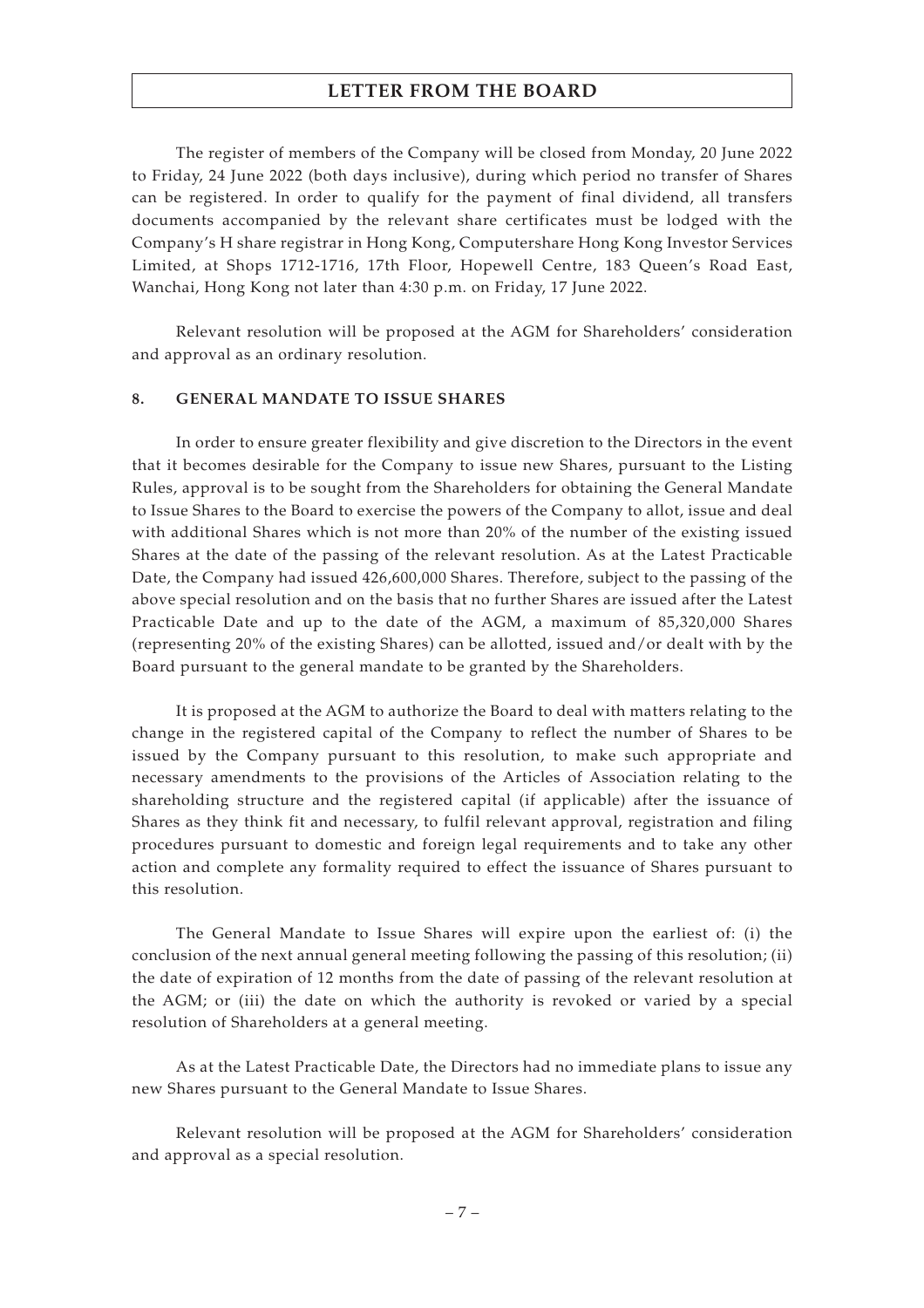#### **9. ANNUAL GENERAL MEETING**

A notice convening the AGM to be held with the combination of a physical meeting at the Conference Room, 1/F, No. 555 Chuanda Road, Pudong New Area, Shanghai, PRC and an online virtual meeting on Tuesday, 14 June 2022 at 10:00 a.m. is set out on pages 10 to 13 of this circular.

A proxy form to be used at the AGM is also published on the website of the Stock Exchange (www.hkexnews.hk). Shareholders who intend to appoint a proxy to attend the AGM shall complete, sign and return the proxy form in accordance with the instructions printed thereon.

If you intend to attend the AGM by proxy, you are requested to complete the enclosed form of proxy, and if the form of proxy is signed by a person under a power of attorney or other authority on behalf of the appointor, a notarially certified copy of that power of attorney or other authority, and return them to the H share registrar of the Company, Computershare Hong Kong Investor Services Limited, at 17M Floor, Hopewell Centre, 183 Queen's Road East, Wanchai, Hong Kong, as soon as possible but in any event not less than 24 hours before the time appointed for the holding of the AGM or any adjournment thereof in order for such documents to be valid. Completion and return of the form of proxy will not preclude Shareholders from attending and voting at the meeting or any adjournment thereof if they so wish and, in such event, the form of proxy shall be deemed to be revoked.

In addition to physical attendance at the AGM, you may also opt to attend the AGM via online platform by visiting the website at https://us02web.zoom.us/j/2158598866. For details, please refer to the notice of the AGM set out in this circular

The register of members of the Company will be closed from Wednesday, 8 June 2022 to Tuesday, 14 June 2022 (both days inclusive), during which period no transfer of Shares can be registered. In order to qualify for attending and voting at the AGM, all transfers documents accompanied by the relevant share certificates must be lodged with the Company's H share registrar in Hong Kong, Computershare Hong Kong Investor Services Limited, at Shops 1712-1716, 17th Floor, Hopewell Centre, 183 Queen's Road East, Wanchai, Hong Kong not later than 4:30 p.m. on Tuesday, 7 June 2022.

#### **10. VOTING BY WAY OF POLL**

Pursuant to Rule 13.39(4) of the Listing Rules and Article 99 of the Articles of Association, any vote of Shareholders at a general meeting must be taken by poll except where the chairman of the AGM, in good faith, decides to allow a resolution which relates purely to a procedural or administrative matter to be voted on by a show of hands. Accordingly, each of the resolutions set out in the notice of AGM will be taken by way of poll.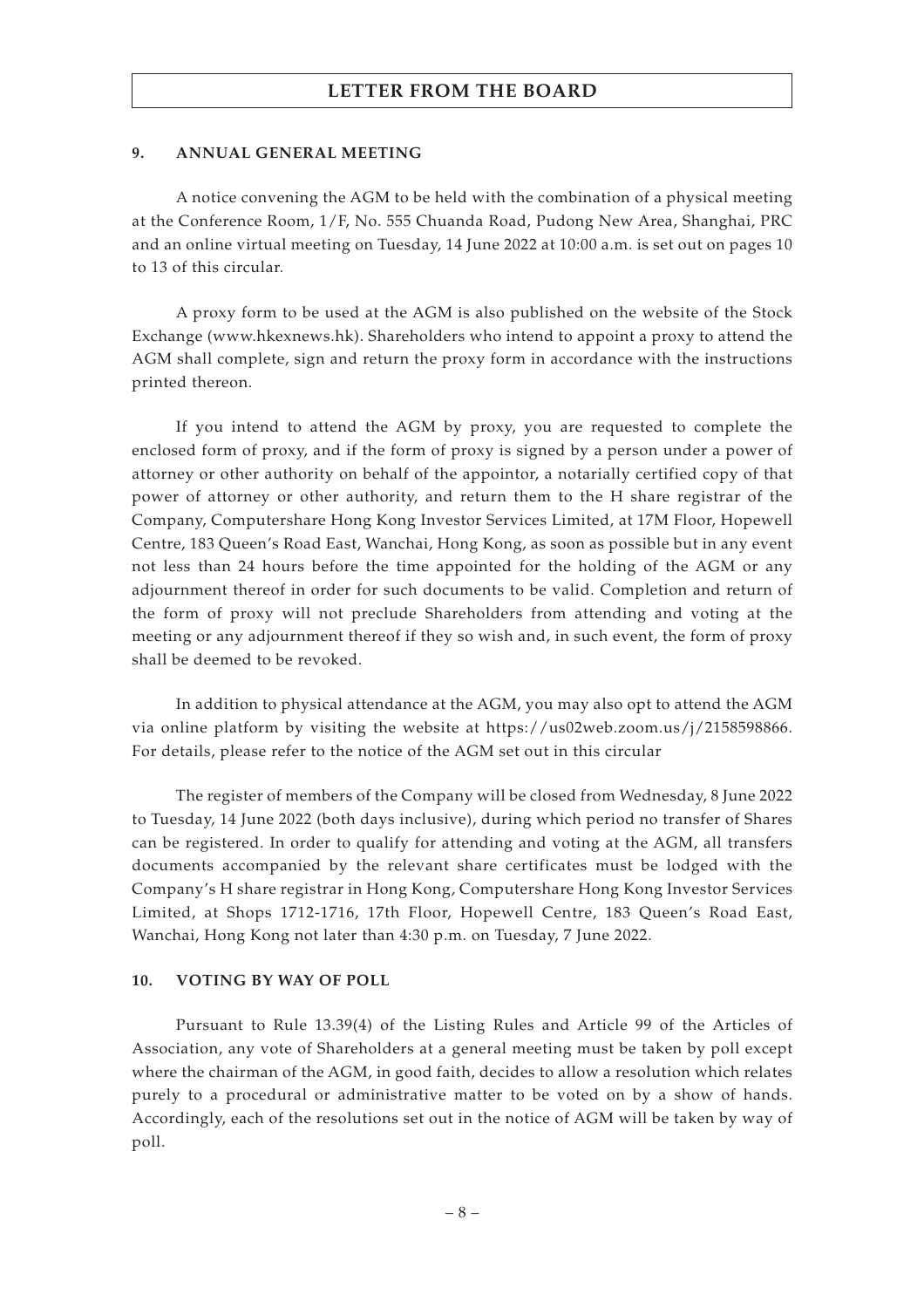On a poll, every Shareholder present in person or by proxy or in the case of a Shareholder being a corporation, by its duly authorised representative, shall have one vote for every fully paid Share of which he/she/it is the holder. A Shareholder entitled to more than one vote needs not use all his/her/its votes or cast all the votes he/she/it uses in the same way.

### **11. RECOMMENDATION**

The Directors consider that the resolutions contained in the notice of the AGM are in the interests of the Company and the Shareholders as a whole. The Directors therefore recommend the Shareholders to vote in favour of all the resolutions to be proposed at the AGM.

### **12. RESPONSIBILITY STATEMENT**

This circular includes particulars given in compliance with the Listing Rules for the purpose of giving information with regard to the Company. The Directors collectively and individually accept full responsibility for the accuracy of the information contained in this circular and confirm, having made all reasonable enquiries, that to the best of their knowledge and belief there are no other matters the omission of which would make any statement herein misleading.

> Yours faithfully By Order of the Board **Shanghai Conant Optical Co., Ltd. 上海康耐特光學科技集團股份有限公司 Fei Zhengxiang** *Executive Director and Chairman of the Board*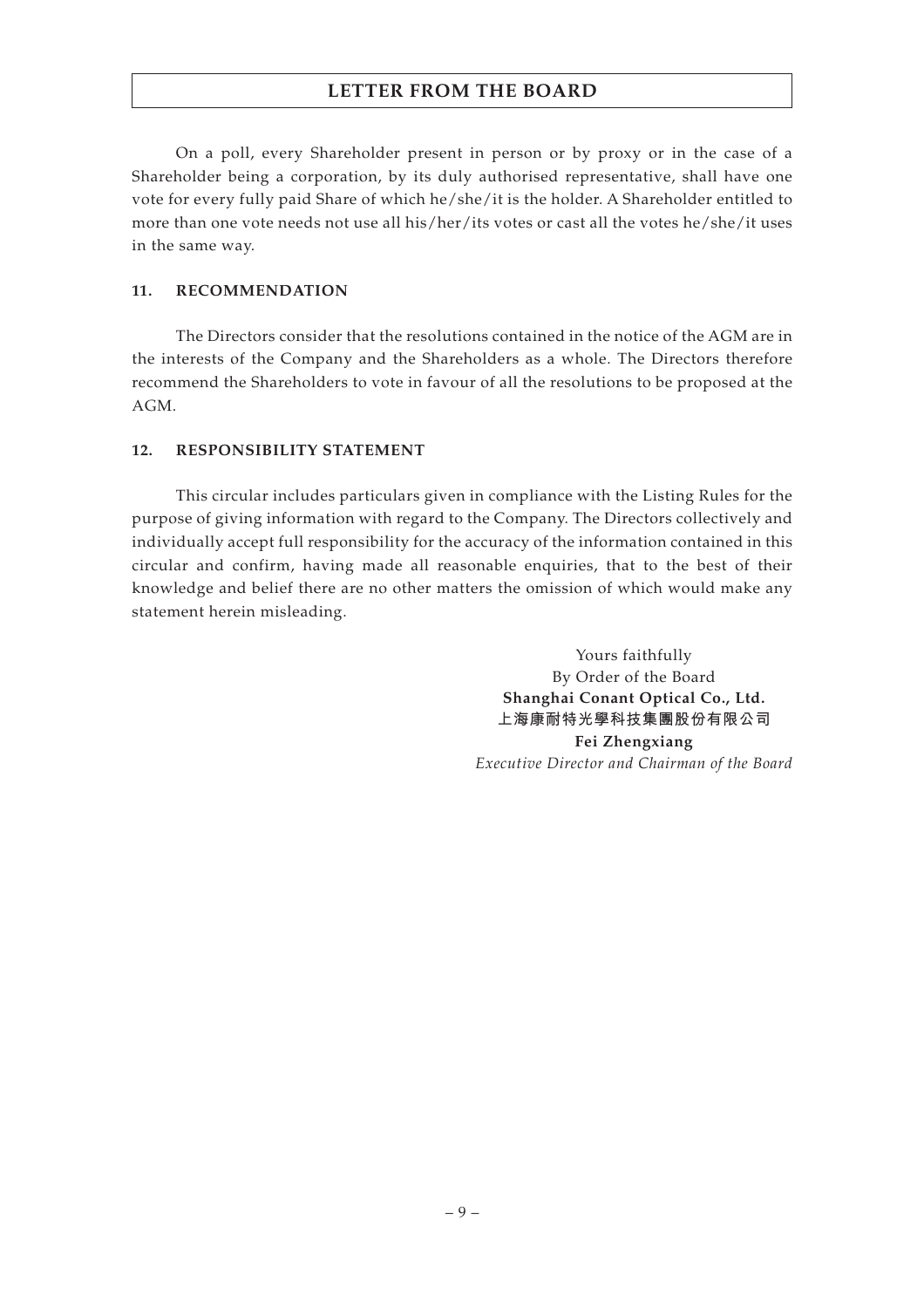

# **Shanghai Conant Optical Co., Ltd. 上海康耐特光學科技集團股份有限公司**

*(A joint stock company incorporated in the People's Republic of China with limited liability)* **(Stock Code: 2276)**

## **NOTICE OF ANNUAL GENERAL MEETING**

**NOTICE IS HEREBY GIVEN THAT** the annual general meeting (the "**AGM**") of Shanghai Conant Optical Co., Ltd. (the "**Company**") will be held with the combination of a physical meeting at the Conference Room, 1/F, No. 555 Chuanda Road, Pudong New Area, Shanghai, PRC and an online virtual meeting on Tuesday, 14 June 2022 at 10:00 a.m. for the following purposes:

### **ORDINARY RESOLUTIONS**

- 1. To consider and if thought fit, approve the annual report of the Company for the year ended 31 December 2021.
- 2. To consider and if thought fit, approve the report of the board of directors (the "**Board**") of the Company for the year ended 31 December 2021.
- 3. To consider and if thought fit, approve the report of the supervisory committee of the Company for the year ended 31 December 2021.
- 4. To consider and if thought fit, approve the consolidated financial statements of the Company and its subsidiaries and the report of the auditor of the Company for the year ended 31 December 2021.
- 5. To consider and if thought fit, approve the re-appointment of Ernst & Young as the auditor of the Company until the conclusion of the next annual general meeting of the Company and to authorise the Board to fix their remuneration.
- 6. To consider and if thought fit, approve the payment of a final dividend for the year ended 31 December 2021 ("**Final Dividend**") of RMB0.085 per share (tax inclusive).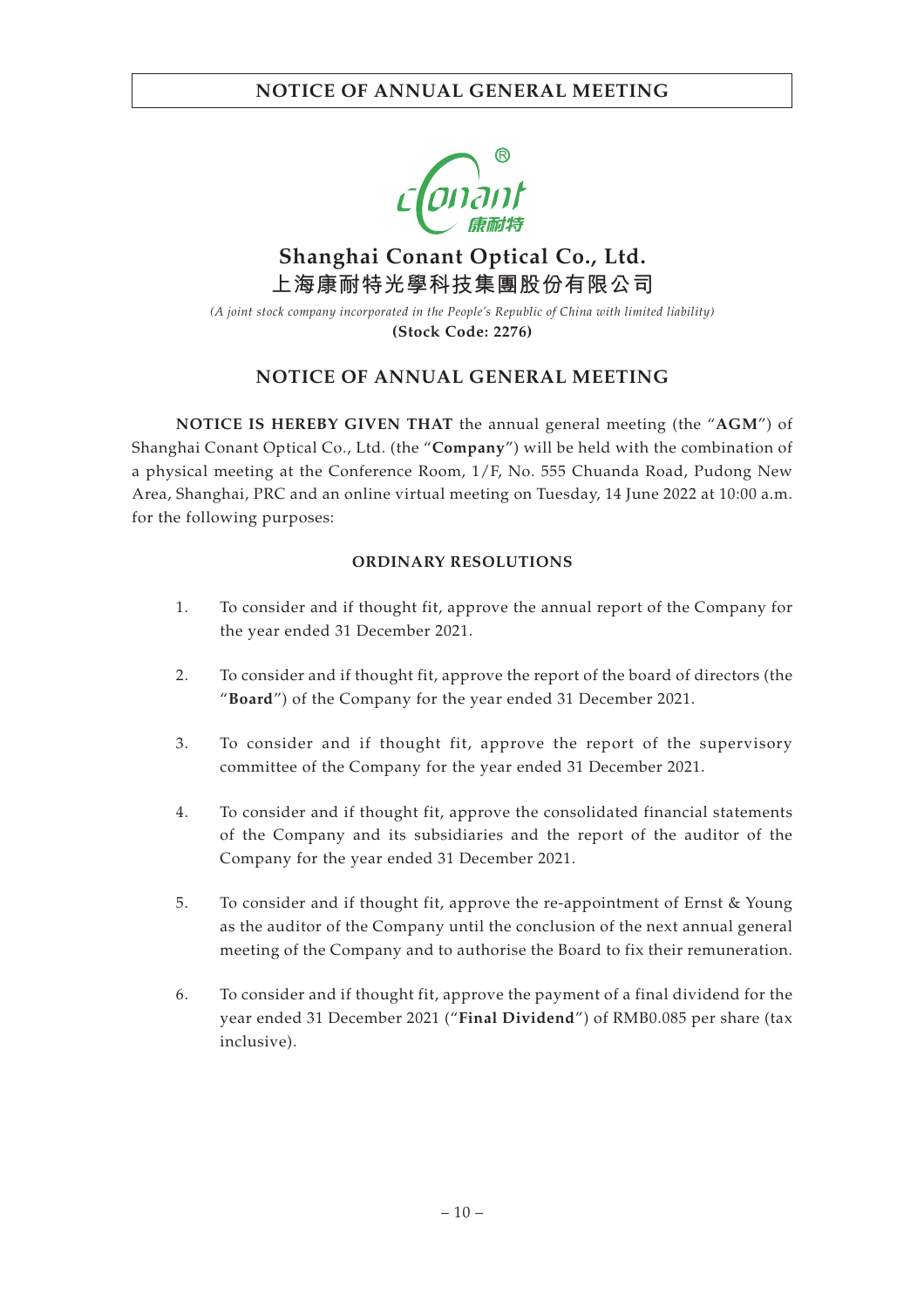## **NOTICE OF ANNUAL GENERAL MEETING**

### **SPECIAL RESOLUTION**

- 7. To consider and if thought fit, approve the proposal to grant the general mandate to issue shares to the Board:
	- (1) there being granted to the Board general mandate to issue, allot and deal with additional overseas-listed foreign shares of nominal value of RMB1.00 each in the share capital of the Company (the "**Shares**"), with the aggregate number of the Shares to be allotted and issued or agreed conditionally or unconditionally to be allotted and issued by the Board not exceeding 20% of the issued share capital of the Company as at the date of passing of this resolution;
	- (2) the Board be authorised to (including but not limited to the following):
		- (i) increase the registered capital of the Company in accordance with the issue of the Shares aforesaid, and attend to the relevant registration procedures with the relevant authorities in the PRC and Hong Kong;
		- (ii) make appropriate amendments to the relevant provisions in articles of association of the Company (the "**Articles of Association**") in relation to the registered capital of the Company and any other articles that require corresponding amendments so as to reflect the change in the registered capital and shareholding structure of the Company as a result of the allotment or issue of new shares and to submit the relevant amendments to the Articles of Association to the relevant authorities of the PRC and Hong Kong for approval and record (as the case may be);
		- (iii) approve, execute and do or procure to be executed and done, all such documents, deeds and things as it may consider necessary in connection with the issue of such new shares; and
		- (iv) the Board will only exercise its power under the above mandates in accordance with the Company Law of the PRC, the Rules Governing the Listing of Securities on The Stock Exchange of Hong Kong Limited (as may be amended from time to time) and other relevant laws and regulations of Hong Kong and the PRC, and only if all necessary approvals from the China Securities Regulatory Commission and/or other relevant PRC government authorities are obtained.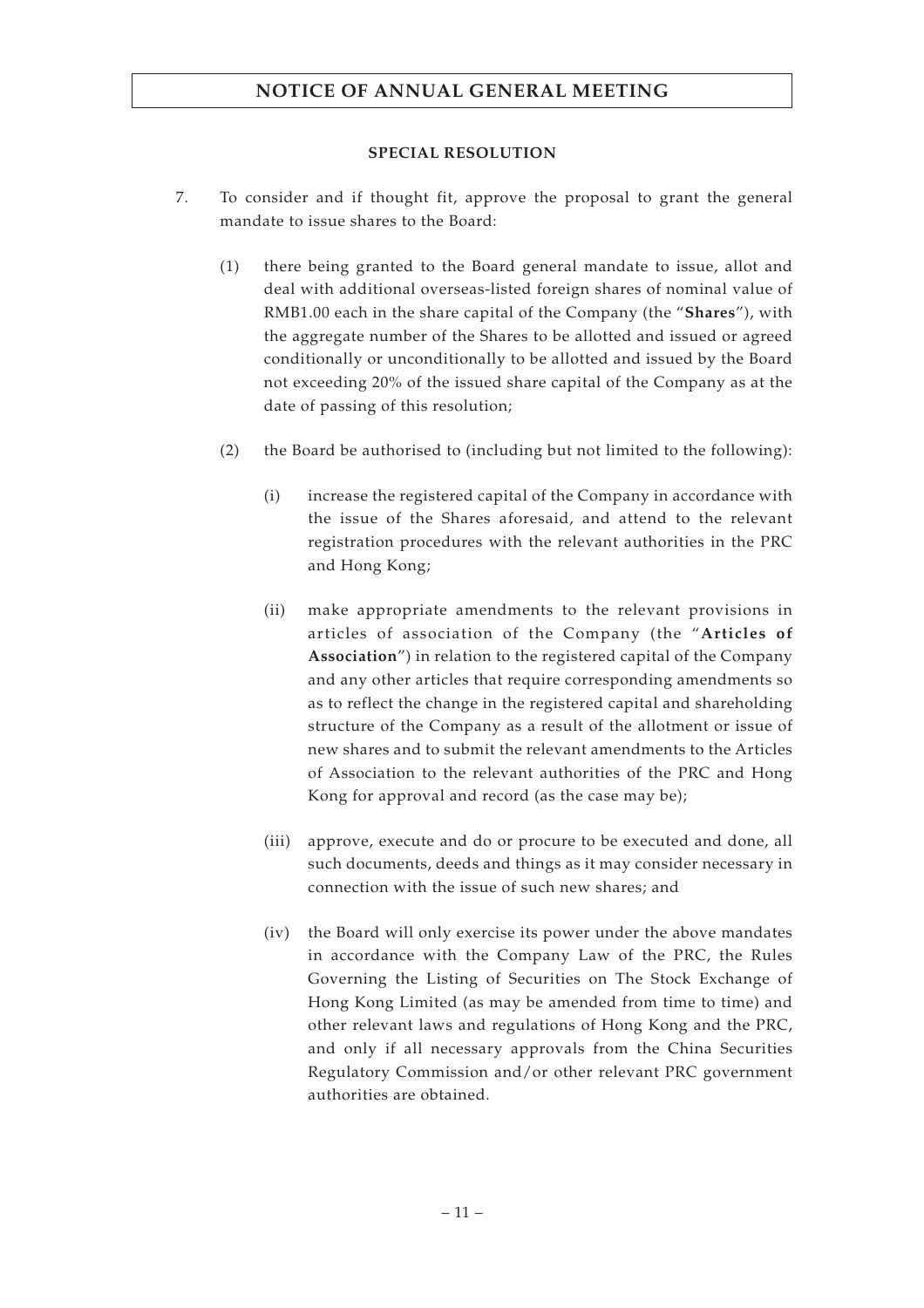## **NOTICE OF ANNUAL GENERAL MEETING**

(3) Authorisation period

The period of above general mandate shall not exceed the relevant period (the "**Relevant Period**"). The Relevant Period commences from the date of passing of this authorization proposal as the special resolution at the AGM ends at the earliest of:

- (i) the conclusion of the next annual general meeting;
- (ii) the date of expiration of 12 months from the date of passing of the relevant resolution at the AGM; or
- (iii) the date on which the authority is revoked or varied by a special resolution of shareholders at a general meeting.

By Order of the Board **Shanghai Conant Optical Co., Ltd. 上海康耐特光學科技集團股份有限公司 Fei Zhengxiang** *Executive Director and Chairman of the Board*

### Hong Kong, 29 April 2022

*Notes:*

- (i) A shareholder entitled to attend and vote at the above meeting is entitled to appoint another person as his/her/its proxy to attend and vote instead of him/her/it. A proxy need not be a shareholder of the Company. With respect to any shareholder who has appointed more than one proxy, such proxies may only exercise their voting rights in a poll.
- (ii) In the case of joint holders, the vote of the senior who tenders a vote, whether in person or by proxy, will be accepted to the exclusion of the vote(s) of the other joint holder(s) and for this purpose seniority shall be determined as that one of the said persons so present whose name stands first on the register in respect of such share shall alone be entitled to vote in respect thereof.
- (iii) If you intend to attend the AGM by proxy, you are requested to complete the enclosed form of proxy, and if the form of proxy is signed by a person under a power of attorney or other authority on behalf of the appointor, a notarially certified copy of that power of attorney or other authority, and return them to the H share registrar of the Company, Computershare Hong Kong Investor Services Limited, at 17M Floor, Hopewell Centre, 183 Queen's Road East, Wanchai, Hong Kong, as soon as possible but in any event not less than 24 hours before the time appointed for the holding of the AGM or any adjournment thereof in order for such documents to be valid. Completion and return of the form of proxy will not preclude shareholders from attending and voting at the meeting or any adjournment thereof if they so wish and, in such event, the form of proxy shall be deemed to be revoked.